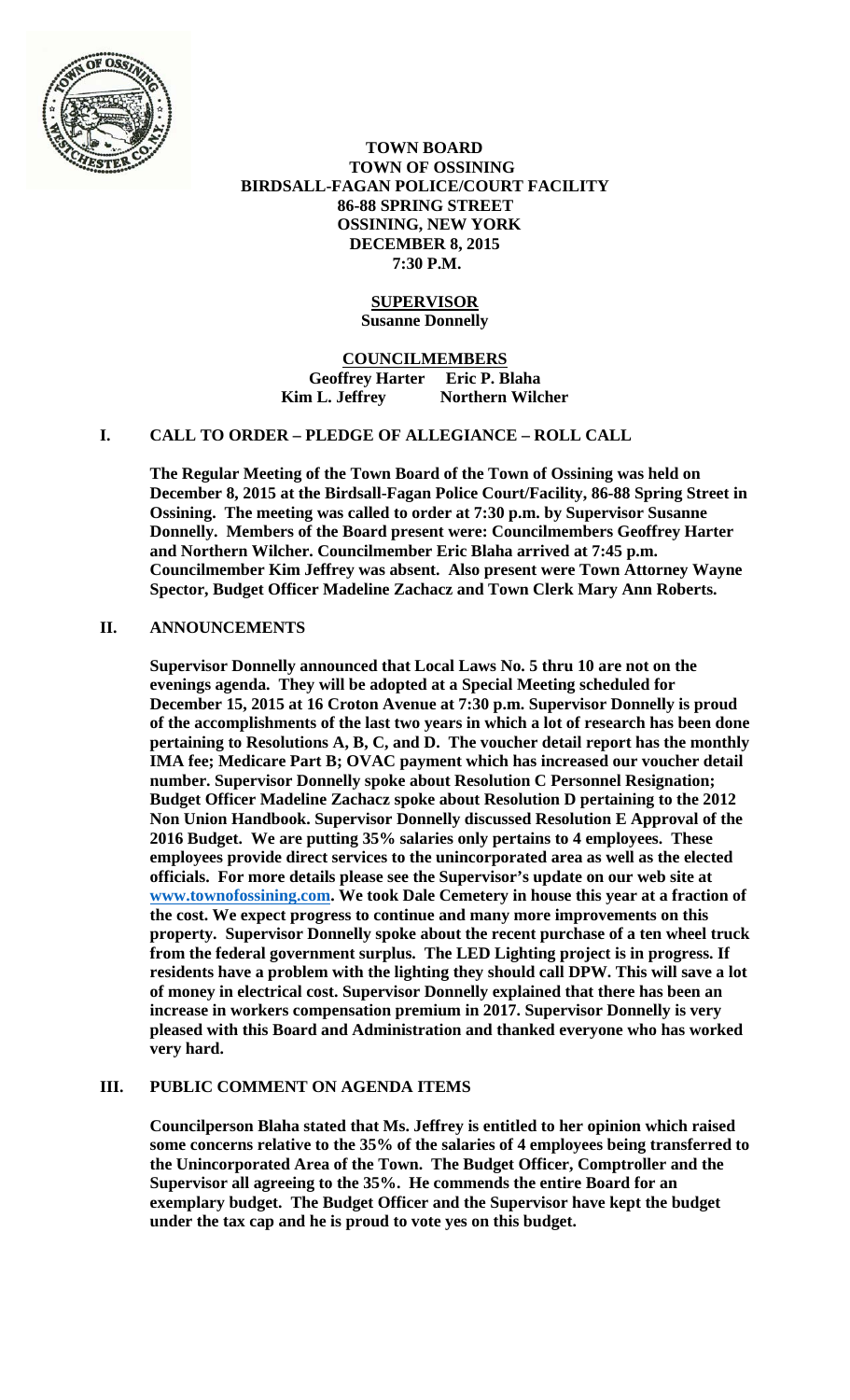**Councilperson Northern Wilcher stated that it is hard work going into this budget. This is not a night to debate. The debate should have taken place at work sessions. We are arguing over the same items.** 

**Councilperson Geoffrey Harter congratulated Supervisor Donnelly for the tight budget and thanked the Council for a great job.** 

**Supervisor Donnelly stated that there is not a way of balancing the budget. She has had conversations with other Supervisors and they all stated that they have moved money around funds. This budget is transparent. Thank you all for your assistance in accomplishing this task. There are numerous unfunded mandates proposed by the State of New York. Personnel issues are never discussed in public but in executive session.** 

#### **IV. BOARD RESOLUTIONS**

## **A. Approval of Minutes-Regular Meeting**

**Councilmember Harter moved and it was seconded by Councilmember Blaha that the following be approved:** 

**Resolved, that the Town Board of the Town of Ossining hereby approves the November 24, 2015, Minutes of the Regular Meeting as presented.** 

 **Motion Carried: Unanimously** 

## **B. Approval of Voucher Detail Report**

**Councilmember Wilcher moved and it was seconded by Councilmember Harter that the following be approved:** 

**Resolved, that the Town Board of the Town of Ossining hereby approves the Voucher Detail Report dated December 8, 2015 in the amount of \$661,888.78.** 

 **Motion Carried: Unanimously** 

# **C. Personnel: Supervisor's Office- Resignation**

**Councilmember Wilcher moved and it was seconded by Councilmember Blaha that the following be approved:** 

**Resolved, that the Town Board of the Town of Ossining hereby accepts, with regret, the resignation of Confidential Secretary to the Supervisor, Besim Hoxha, effective November 25th, 2015.** 

 **Motion Carried: Unanimously** 

#### **D. Personnel: Health Benefits for Town Elected and Appointed Officials**

**Councilmember Wilcher moved and it was seconded by Councilmember Harter that the following be approved:** 

**WHEREAS, the Town of Ossining has a longstanding practice of providing insurance benefits to elected officials and officers/employees appointed by the Town Board who are not otherwise covered by the terms of any collective bargaining agreement or employment agreement; and** 

**WHEREAS, it is unclear from Town records presently available whether the Board has ever formally ratified some of these longstanding practices; and** 

**WHEREAS, in an effort to update the Town's policy regarding the provision of such benefits to more closely conform to the insurance benefit structure provided to the**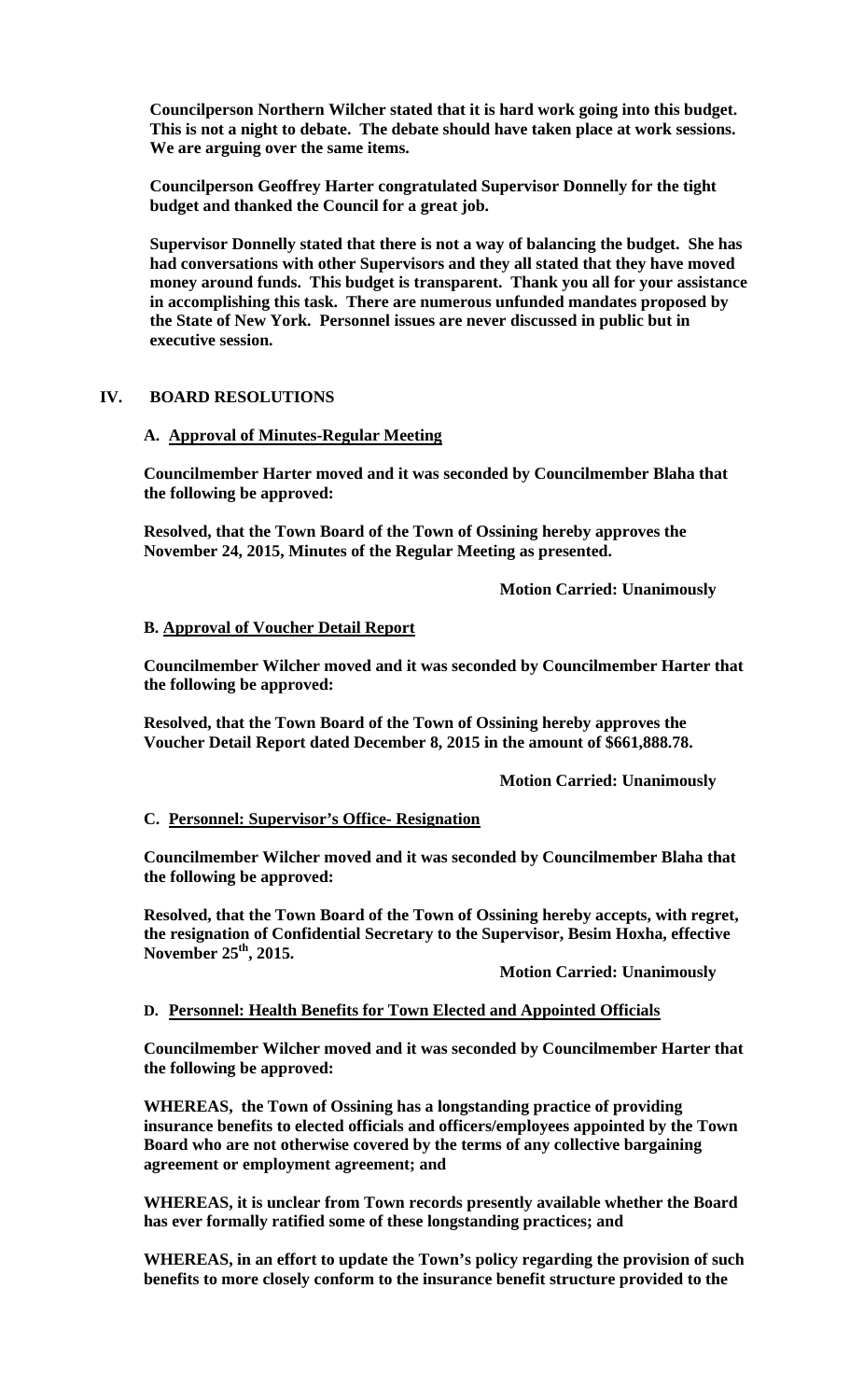**Town's unionized workforce, and to avoid any issues regarding the continued provision of such insurance benefits to such elected officials and appointed officers/employees, the Board has determined that it would be beneficial to formally memorialize and ratify the current conditions and eligibility requirements for such insurance coverages;** 

**NOW THEREFORE, BE IT RESOLVED, that subject to the terms and conditions set forth in Appendix B hereto, the Town Board hereby approves the provision of insurance benefits to the full-time, part-time and/or retired elected officials and officers/employees appointed by the Town Board that are listed in Appendix A, and authorizes the necessary payments therefore.** 

 **Motion Carried: Unanimously** 

## **E. Approval of the 2016 Budget**

**Councilmember Blaha moved and it was seconded by Councilmember Wilcher that the following be approved:** 

**Resolved, that the Town Board of the Town of Ossining hereby approves the 2016 Budget for the Town of Ossining. Total appropriations for the 2016 entire Town (10) Fund are \$5,265,044. Total appropriations for the Unincorporated (20) Area Fund are \$3,689,380 and total appropriations for the Highway (31) Fund are \$2,361,774. Total appropriations for the Water and Sewer Funds are \$539,134. Total appropriations for the Fire/Light/Refuse Funds are \$1,311,129. Total appropriations for the Ambulance District are \$628,651.** 

**Madeline Zachacz read the following statement:** 

*I apologize for being unable to attend tonight's meeting. I am very much under the weather. Although I have been informed that I am unable to vote without being present, I believe that it is important for me to express my thoughts on the 2016 Budget. If I was able to attend the meeting tonight, I would vote "No" on the 2016 Budget. As I have stated in the past at meetings, while I understand people worked very hard on the budget, I do not believe it is fair and equitable in its entirety, and because of the presence of certain items I do not believe are fair and equitable to the Unincorporated Town and its residents, I cannot support it.* 

*For example, the 35% transfer from the General Fund to the Unincorporated Town Fund for the four (4) employees is not in my opinion fair, but instead arbitrary and capricious. I have stated before that this is not an appropriate expense for the Unincorporated Town to carry, and I will state again that the Unincorporated Town residents have in many instances historically and continually subsidized other budgets, while at the same time and in other instances are not made whole with their share of revenue that should be but is not allocated to the Unincorporated Town. I also believe this 35% figure creates a slippery slope of trying to figure out how much actual time, what percentage of time, and how often all Town employees work either on Town general or Unincorporated Town matters. At the end of the day all Town employees work for the entirety of the Town whether or not they are working on portions of the Unincorporated Town, therefore I believe it should remain in the General Fund and not be allocated by some arbitrary figure and carried by the Unincorporated Town. This, to me, is unfair to the residents of the Unincorporated Town who for too long have been victimized by these types of allocations.* 

*Also, as I stated last year and will state again, diminishing and fluctuating the salaries of employees is bad practice and poor policy. Last year it was the salaries of two elected officials, and this year the salaries of the deputy town attorney and the town attorney have been reduced, when those who voted for the budget last year had just increased these salaries. I do not see these actions as being well thought out or reasonable.*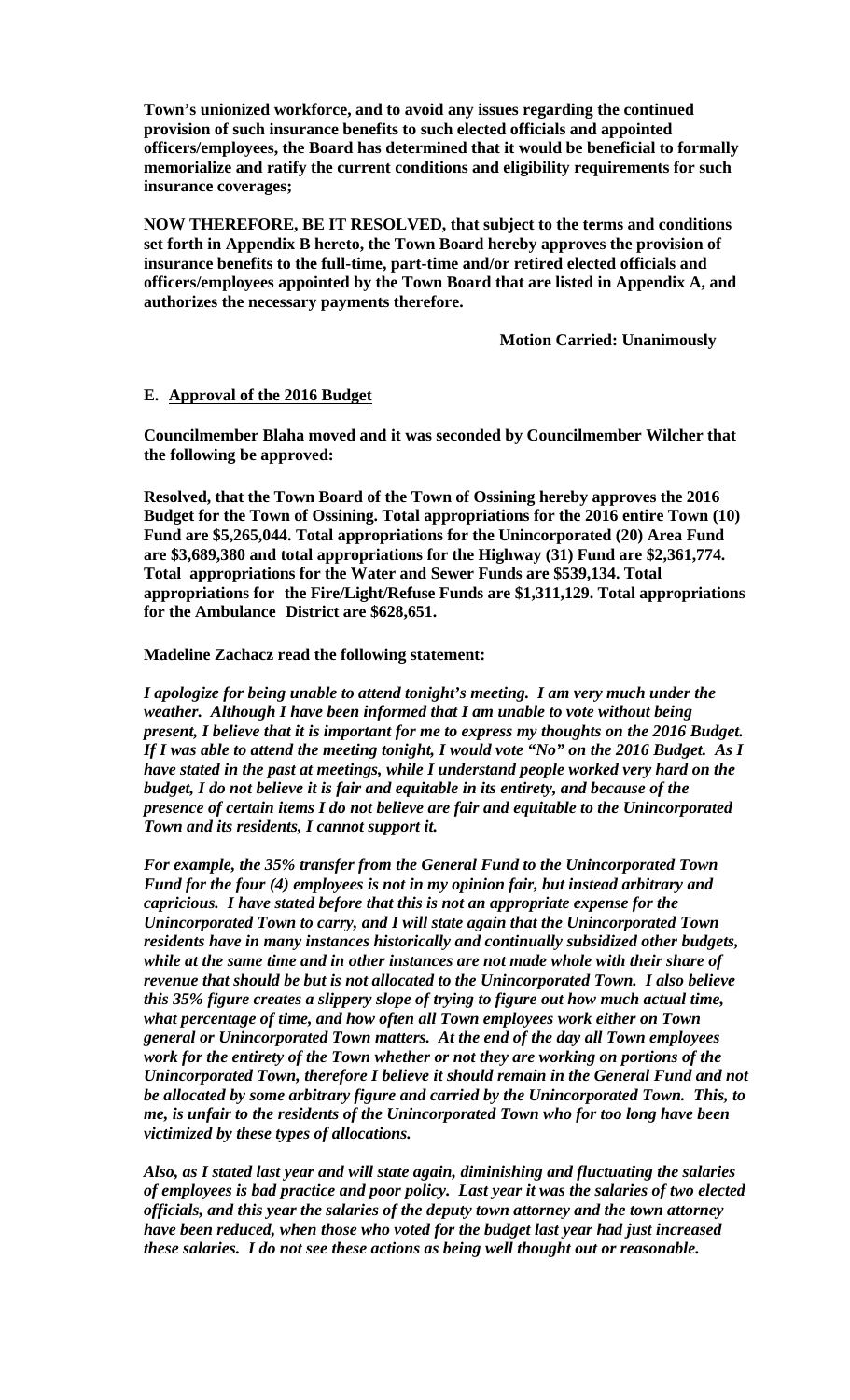*If the totality of the changes that I have discussed in this statement, and in more depth at meetings, are due to an inability to otherwise balance the General Fund Budget under the tax cap, then I would suggest and state that other resources and problem solving methods should have been implemented, such as, and only as one example, reinstating the court attendants as the security for the Courts under whatever legal title the Town could utilize.* 

*I cannot support the 2016 Budget as it is presently constituted, and would have therefore vote "No". I look forward to working with the new Board in 2016 to revise some of these unjust issues should the current Board pass this budge. Respectfully, Kim Jeffrey Town Council Member and Resident* 

## **Motion Carried: Unanimously**

## **V. CORRESPONDENCE TO BE RECEIVED AND FILED**

#### **VI. MONTHLY REPORTS**

**Councilmember Blaha moved and it was seconded by Councilmember Wilcher that the following be approved:** 

**Resolved, that the Town Board of the Town of Ossining hereby accepts the following monthly reports for the month of November 2015:** 

- **Town Clerk's Office**
- **Town Supervisor's Office**
- **Town Building Department**
- **G.E. Helicopter Report**
- **Town Tax Receiver's Office**
- **Dale Cemetery**

#### **Motion Carried: Unanimously**

## **VII. VISITOR RECOGNITION**

**Adam Stolorow of Sive Paget and Rizell commented on the Sunshine Children's Home who is requesting an up-grade to the sewer system. He has provided a letter to the Town Board. He is requesting the Town Board do an Environmental Study. The Town Board has met with New castle and we are an involved party. Supervisor Donnelly invited him to attend a work session.** 

**Supervisor Donnelly thanked those residents who stop by to agree to disagree. There is a lot of appreciation out there. Happy Chanukah! May we all have peace and joy. We should provide a random bit of kindness daily.** 

## **VIII. ADJOURNMENT-EXECUTIVE SESSION-LEGAL ADVICE**

**At 8:07 P.M. Councilmember Harter moved and it was seconded by Councilmember Wilcher that the meeting be adjourned.** 

**Motion Carried: Unanimously**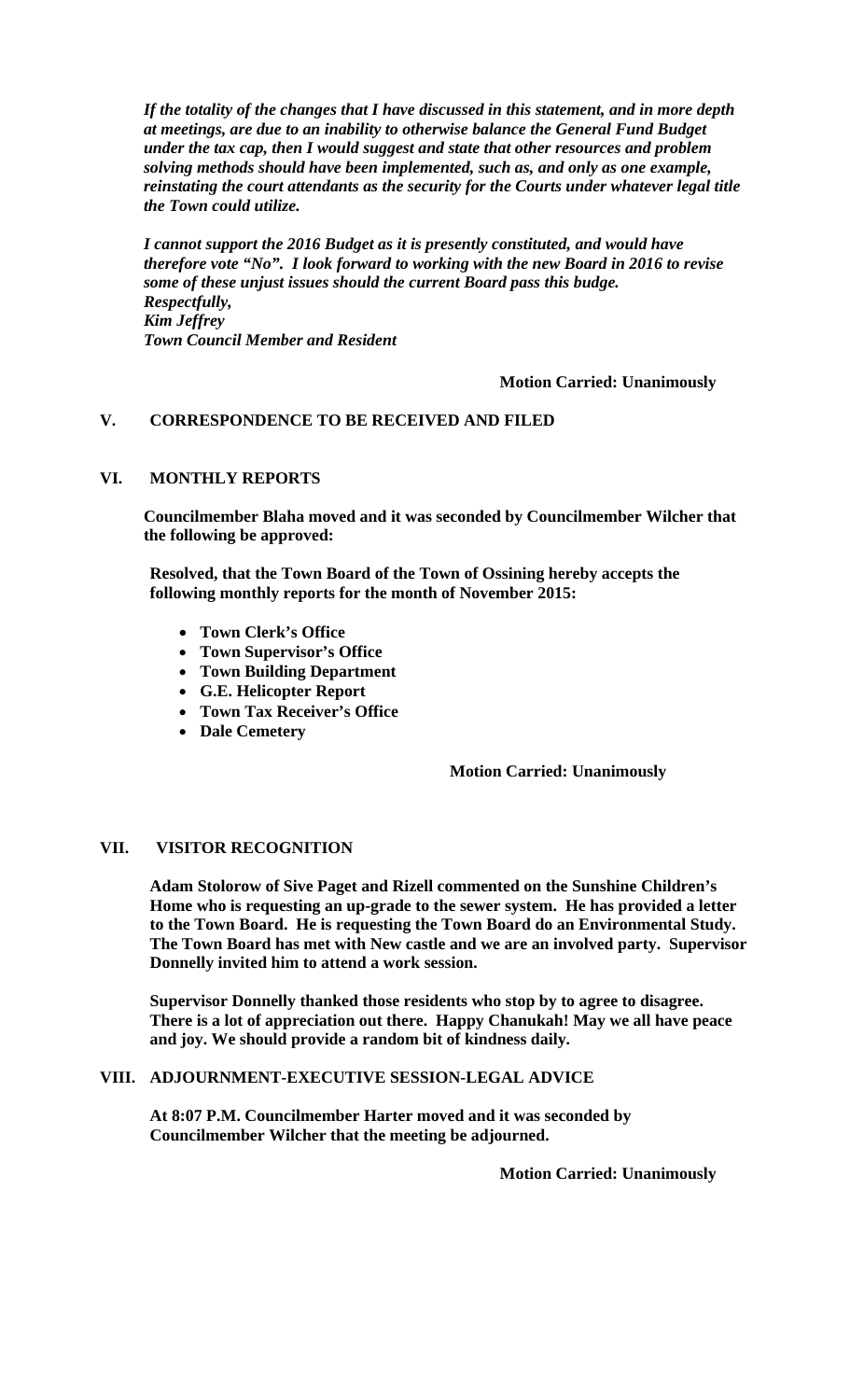**Approved: \_\_\_\_\_\_\_\_\_\_\_\_\_\_\_\_\_\_\_\_\_\_\_\_\_\_\_\_\_\_\_** 

 **Mary Ann Roberts, Town Clerk** 

**Appendix A**

Town Clerk

Tax Receiver

Highway Superintendent

Town Supervisor

Town Board Members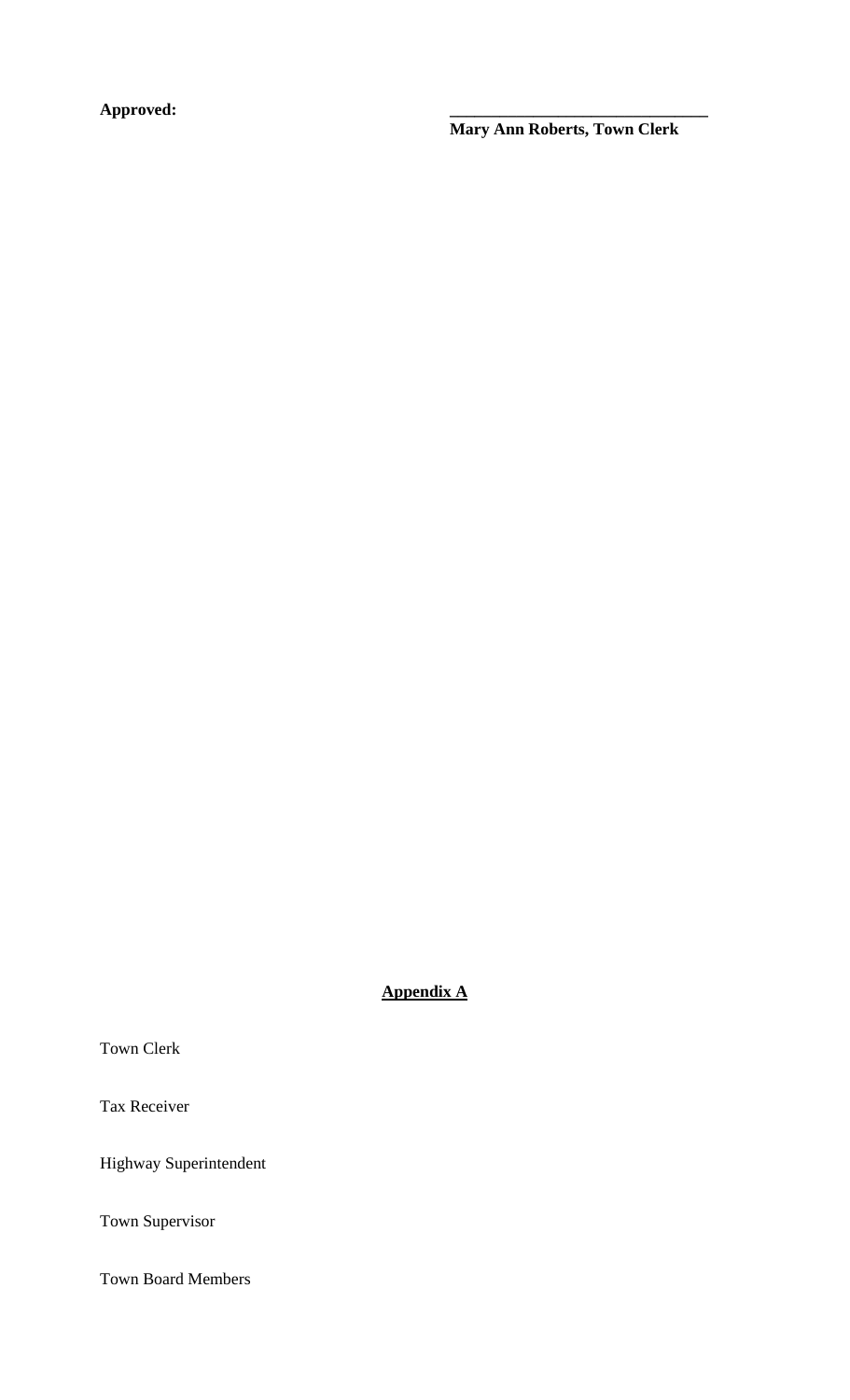Assessor

Budget Officer

Town Justice

Confidential Secretary to the Town Supervisor

Town Attorney

Deputy Town Attorney

Nutrition Site Manager

Building Inspector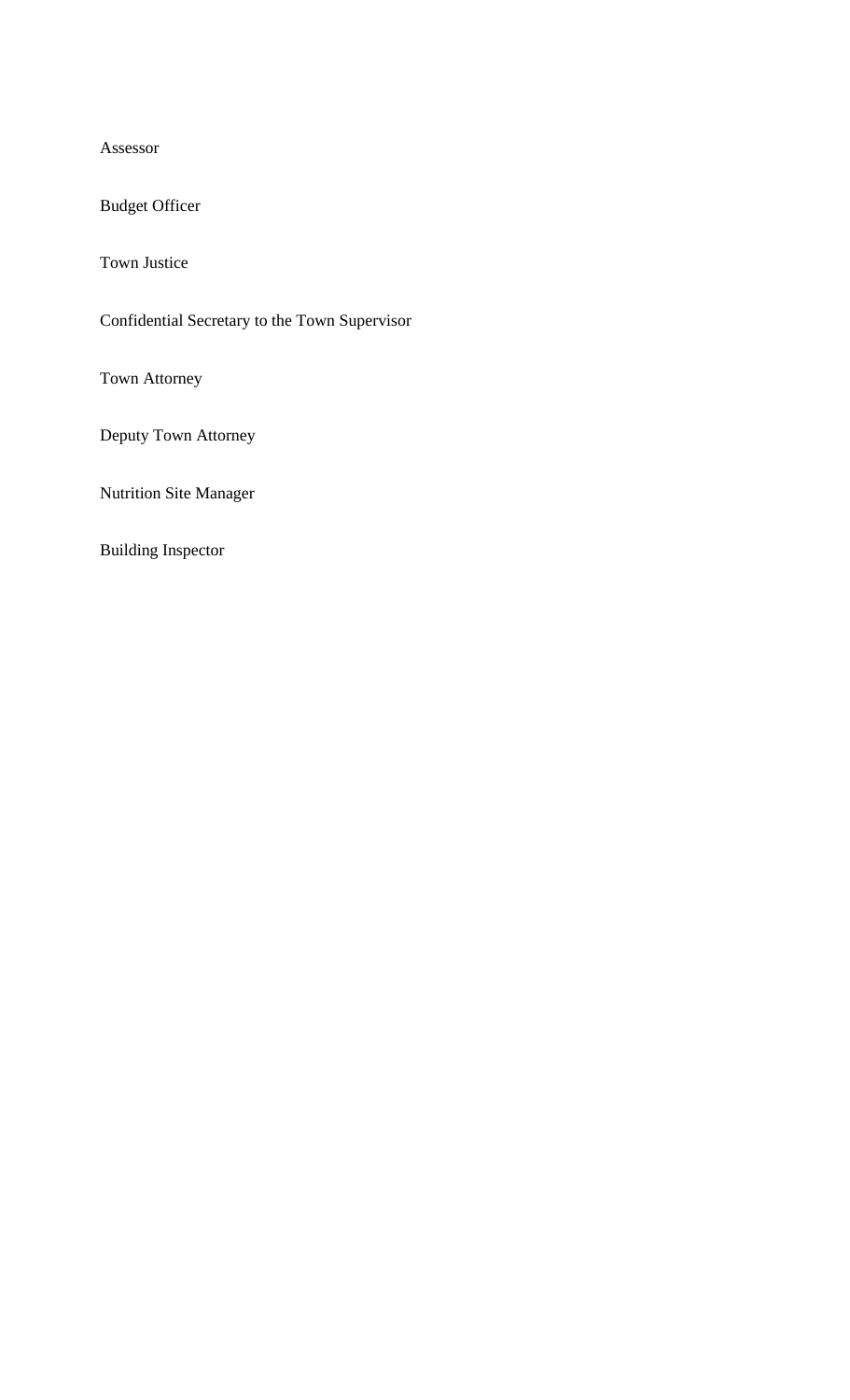## **Appendix B**

This Benefit Policy is meant to serve as a summary of the current insurance benefits provided to individuals serving in and/or retired from the titles listed in Appendix A, and is not intended to be a contract, either expressed or implied, for any purpose or any duration and does not grant or create any rights. The Town hereby reserves the right to add to, modify, or eliminate any of the terms, conditions or benefits set forth herein from time to time as it deems appropriate, in the sole discretion of the Town Board unless otherwise provided by law.

Unless otherwise stated, this Benefit Policy shall supersede all prior Town Board resolutions, policies and memos that may have been issued from time to time on the subjects covered in this Benefit Policy.

## 1. Health Insurance:

 a. Subject to the terms and conditions set forth below, active full and part-time elected officials and appointed officers/employees listed in Appendix A who are not otherwise covered by the terms of a collective bargaining agreement or other employment agreement shall be eligible to participate in such health insurance plan(s) as is offered by the Town. The plan and/or plan benefits and/or employee/retiree premium contribution, if any, shall be subject to change in the sole discretion of the Town upon duly enacted resolution of the Town Board. Presently, such plan is the New York State Health Insurance Program ("Empire Plan").

 b. Elected officials and appointed officers/employees shall be eligible for individual or family/dependent coverage at the individual's option. The Town shall pay eighty-five (85%) percent and the individual shall pay fifteen (15%) percent of the applicable premium cost for individual coverage for so long as the individual remains in his/her position. If the individual elects family/dependent coverage, the Town shall pay seventy-five (75%) and the individual shall contribute twenty-five (25%) percent of the applicable premium cost of family/dependent coverage for so long as the individual remains in his/her position.

c. When two individuals who are both employed by the Town each qualify as dependents of the other and are each eligible for health insurance coverage from the Town, they shall be limited to the following options for coverage:

- 1. they may have one (1) Family Plan; or
- 2. they may have one (1) Family Plan and one (1) Individual Plan; or
- 3. they may each have an Individual Plan.

It shall be the sole discretion of the two individuals involved to determine which of them shall be the health plan enrollee in the event they choose to have a Family Plan.

 d. Such insurance shall terminate upon the expiration of the individual's term of office, death, termination, or separation from the Town for any reason, subject only to the provisions of Section 5, infra.

The Town reserves the right to make such changes at any time as it deems necessary to the insurance plan, plan benefits, premium contributions, and/or any other aspect of health insurance benefits.

#### 2. Dental Insurance:

 a. Subject to the terms and conditions set forth below, full time elected officials and appointed officers/employees listed in Appendix A who are not otherwise covered by the terms of a collective bargaining agreement or other employment agreement shall be eligible to participate in such dental plan(s) as is offered by the Town. The plan and/or plan benefits and/or employee/retiree premium contribution shall be subject to change in the sole discretion of the Town upon duly enacted resolution of the Town Board. Presently, the Town offers dental insurance through Delta Dental.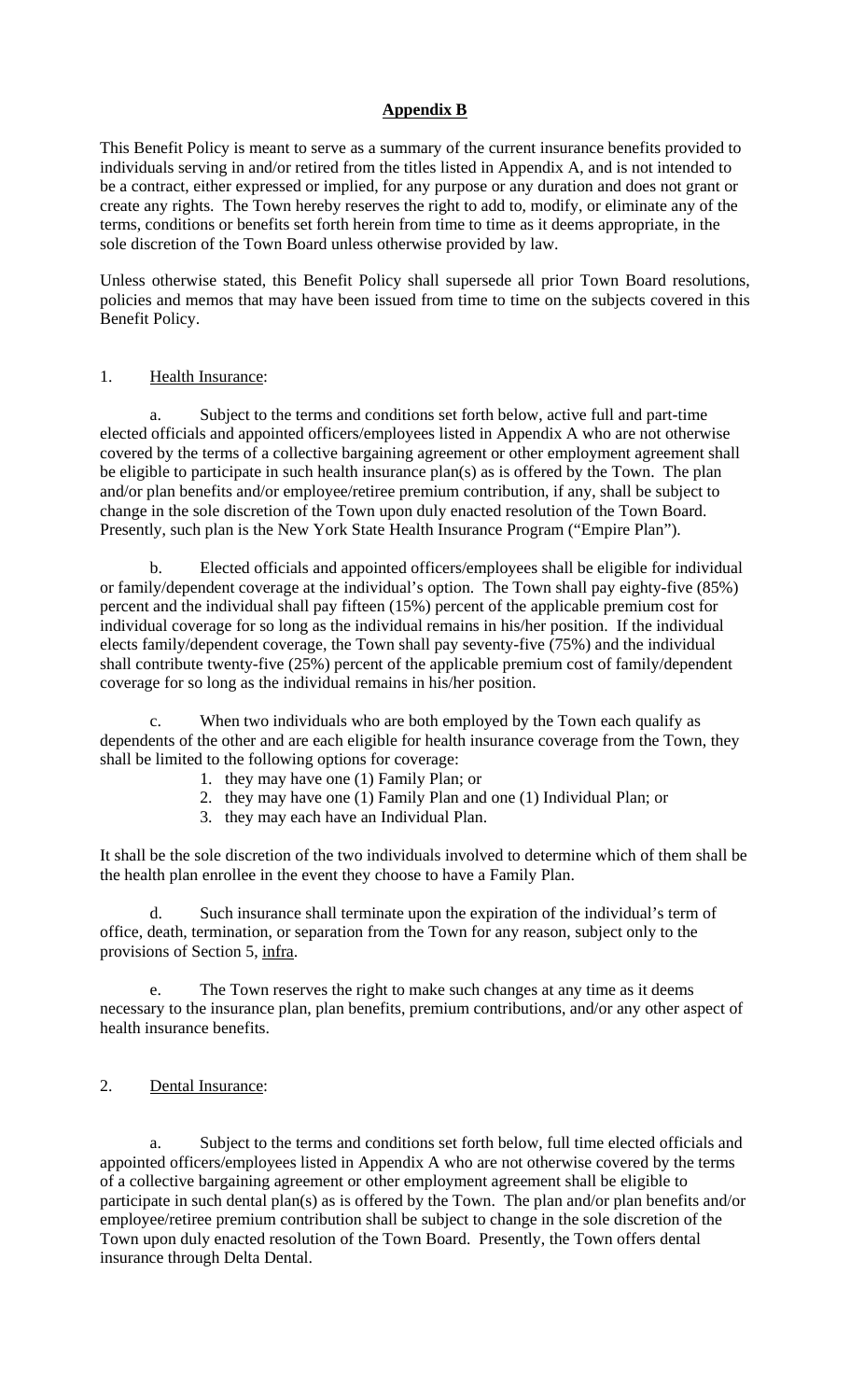b. Full time elected officials and appointed officers/employees shall be eligible for individual or family/dependent coverage at the individual's option. The Town shall pay eightyfive (85%) percent and the individual shall pay fifteen (15%) percent of the applicable premium cost for individual coverage for so long as the individual remains in his/her position. If the individual elects family/dependent coverage, the Town shall pay seventy-five (75%) and the individual shall contribute twenty-five (25%) percent of the applicable premium cost of family/dependent coverage for so long as the individual remains in his/her position.

 c. Such insurance shall terminate upon the expiration of the individual's term of office, death, termination, retirement or separation from the Town for any reason.

d. The Town reserves the right to make such changes at any time as it deems necessary to the insurance plan, plan benefits, premium contributions, and/or any other aspect of dental insurance benefits.

# 3. Vision Insurance:

a. Subject to the terms and conditions set forth below, full time elected officials and appointed officers/employees who are not otherwise covered by the terms of a collective bargaining agreement or other employment agreement shall be eligible to participate in such vision plan as is offered by the Town. The plan and/or plan benefits and/or employee/retiree premium contribution shall be subject to change in the discretion of the Town upon duly enacted resolution of the Town Board. Presently, the Town offers vision insurance through the CSEA Vision Plan.

b. One hundred (100%) percent of the premium cost (individual and/or family/dependent) of vision insurance coverage shall be paid by the individual.

 c. Such insurance shall terminate upon the expiration of the individual's term of office, death, termination, retirement or separation from the Town for any reason.

 d. The Town reserves the right to make such changes at any time as it deems necessary to the insurance plan, plan benefits, premium contributions, and/or any other aspect of vision insurance benefits.

## 4. Life Insurance:

The Town shall pay 100% of the premium cost for a group term life insurance policy providing a \$15,000 death benefit for all full-time and part-time elected officials and appointed officers/employees listed in Appendix A for as long as they remain in their current position. Such insurance shall terminate upon expiration of the individual's term of office, termination, retirement or separation from employment for any reason. The death benefit shall be subject to the terms and conditions of the insurance carrier and/or plan. The plan and/or plan benefits and/or employee premium contribution shall be subject to change in the discretion of the Town upon duly enacted resolution of the Town Board.

## 5. Health Insurance into Retirement:

 a. Those elected officials and appointed officers/employees listed in Appendix A who at the time of retirement have completed a combined total of at least ten (10) years of full time service to the Town in one or more of the positions listed in Appendix A, shall be eligible for health insurance into retirement provided that they retire into the New York State Retirement System immediately upon their separation from the Town.

b. Effective immediately, both the Town and the official/officer/employee(retiree), including those individuals who are already retired into the New York State Retirement System as of the date this Policy becomes effective, shall pay the same percentage of the premium cost